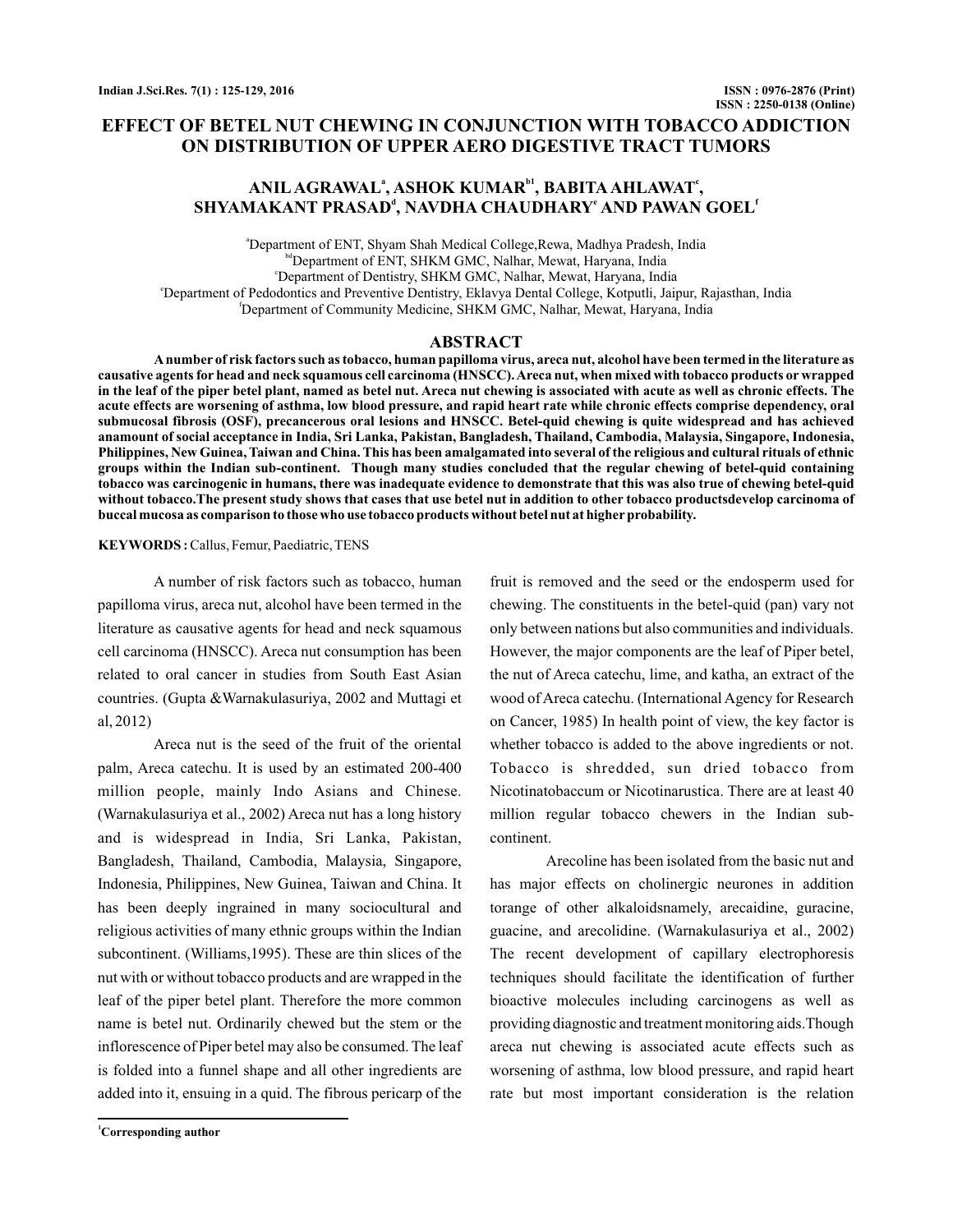between areca nut use and the development of HNSCC and its precursor's leukoplakia and OSF. (International Agency for Research on Cancer, 1985 and Zain, 1999 and Thomas & Kearsley, 1993) It has long term ill effects with some individuals develop a dependency syndrome. An IARC working party concluded that while there was sufficient evidence to show that the regular chewing of betel-quid containing tobacco was carcinogenic in humans, there was inadequate evidence to demonstrate that this was also true of chewing betel-quid without tobacco. (International Agency for Research on Cancer, 1985)

The present study was conducted on a group of 102 proven cases of HNSCC visiting the OPD in the Department of ENT of a tertiary care centre over a period of three years; the information regarding tobacco addiction in a formulated questionnaire with respect to parameters like duration, and frequency of areca nut chewing alone or in addition to other tobacco products or using tobacco without areca nut chewing was collected. The data was recorded and analysed to establish a comparison of various classified diagnosis with respect to addiction to tobacco with and without betel nut.

It is evident from the present study that maximum cases of carcinomas arising from oral cavity that use betel nut in addition to other tobacco products were of carcinoma buccal mucosa as comparison to those who use tobacco products without betel nut with a higher probability.

### **MATERIALSAND METHODS**

The study was carried out on one hundred and two patients who presented with biopsy proven HNSCC in the Department of ENT of a tertiary care centre over a period of three years. The patient was made comfortable and a detailed clinical, personal and past history with special reference to the information on tobacco addiction with respect to parameters like duration, and frequency of areca nut chewing alone or in addition to other tobacco products or using tobacco without areca nut chewing was collected. All the patients were subjected to the complete clinical examination; indirect laryngoscopy; direct laryngoscopy, nasopharyngoscopy and oesophagoscopy under local or general anaesthesia was done to localise the site of the tumour. Routine laboratory investigations along with radiological examination were done. TNM staging was done according to UICC classification (International Union against Cancer, 1997) and the classified diagnosis was made according to the ICD-9 coding. Statistical analysis was done by Chi-Square test on comparison of various classified diagnosis with respect to addiction to tobacco with and without betel nut.

### **OBSERVATIONAND RESULTS**

The study shows correlation of chewing tobacco with and without betel nut with classified diagnosis of upper aerodigestive tract (UADT)tumors. The present study shows out of 102 proven cases 90 cases gives the long

| <b>Classified Diagnosis</b> | Cases using tobacco        | Cases using betel nut in addition                                                                                                                                                                                                                                                                                                                                                                      | P Value        | Sig.      |
|-----------------------------|----------------------------|--------------------------------------------------------------------------------------------------------------------------------------------------------------------------------------------------------------------------------------------------------------------------------------------------------------------------------------------------------------------------------------------------------|----------------|-----------|
|                             | products without betel nut | to other tobacco products                                                                                                                                                                                                                                                                                                                                                                              |                |           |
| Carcinoma buccal mucosa     |                            | 18                                                                                                                                                                                                                                                                                                                                                                                                     | .032           | S         |
| Carcinoma tongue            | 9                          | 10                                                                                                                                                                                                                                                                                                                                                                                                     | .66            | <b>NS</b> |
| Carcinoma lower alveolus    |                            | $\mathfrak{D}_{1}^{(1)}=\mathfrak{D}_{2}^{(2)}=\mathfrak{D}_{2}^{(1)}=\mathfrak{D}_{2}^{(1)}=\mathfrak{D}_{2}^{(1)}=\mathfrak{D}_{2}^{(1)}=\mathfrak{D}_{2}^{(1)}=\mathfrak{D}_{2}^{(1)}=\mathfrak{D}_{2}^{(1)}=\mathfrak{D}_{2}^{(1)}=\mathfrak{D}_{2}^{(1)}=\mathfrak{D}_{2}^{(1)}=\mathfrak{D}_{2}^{(1)}=\mathfrak{D}_{2}^{(1)}=\mathfrak{D}_{2}^{(1)}=\mathfrak{D}_{2}^{(1)}=\mathfrak{D}_{2}^{(1$ | .21            | <b>NS</b> |
| Carcinoma floor of mouth    | 3                          | $\theta$                                                                                                                                                                                                                                                                                                                                                                                               | N.A.           | <b>NS</b> |
| Total carcinomas arising    | 23<br>30                   | Correlation                                                                                                                                                                                                                                                                                                                                                                                            |                |           |
| from Oral Cavity            |                            |                                                                                                                                                                                                                                                                                                                                                                                                        | $r = \pm 758$  |           |
|                             |                            |                                                                                                                                                                                                                                                                                                                                                                                                        |                |           |
| <b>Classified Diagnosis</b> | Cases using tobacco        | Cases using betel nut in addition                                                                                                                                                                                                                                                                                                                                                                      | <b>P</b> Value | Sig.      |
|                             | products without betel nut | to other tobacco products                                                                                                                                                                                                                                                                                                                                                                              |                |           |
| Carcinoma hypopharynx       |                            |                                                                                                                                                                                                                                                                                                                                                                                                        | .024           | S         |
| Carcinoma oropharynx        |                            |                                                                                                                                                                                                                                                                                                                                                                                                        | .22            | <b>NS</b> |
| Carcinoma larynx            |                            | 3                                                                                                                                                                                                                                                                                                                                                                                                      | .11            | <b>NS</b> |
| Total carcinomas arising in | 27                         | 10                                                                                                                                                                                                                                                                                                                                                                                                     | Correlation    |           |
| UADT; beyond Oral Cavity    |                            |                                                                                                                                                                                                                                                                                                                                                                                                        | $r = \pm 434$  |           |

**Table 1 : Distribution of Cases on the Basis of Classified Diagnosis**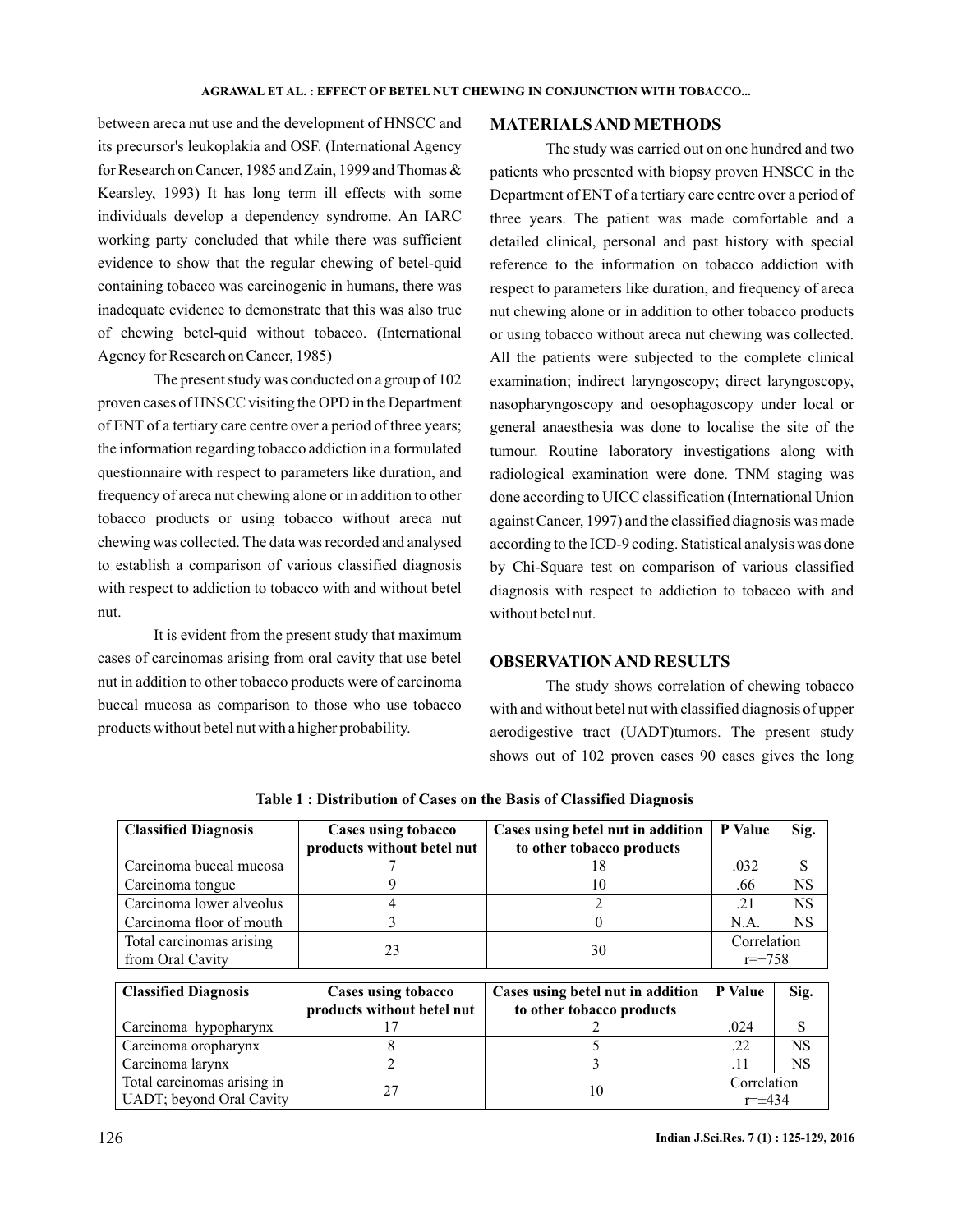standing history of addiction for the chewing of tobacco products with and without betel nut. Among these 90 cases of cancers 50 cases were having history of using tobacco products without betel nut whereas rest 40 cases using betel nut in addition to other tobacco products. The distribution of these cases on the basis of classified diagnosis into seven groups was as depicted in the table 1. Out of total 90 cases 53 cases develop carcinomas arising from Oral Cavity whereas rest 37 cases developcarcinomas arising in UADT; beyond Oral Cavity.

Among the 50 cases those who use tobacco products without betel nut, 23 developed carcinomas arising from oral cavity whereas 27 developed carcinomas arising in UADT; beyond oral cavity. Among the 40 cases those who use betel nut in addition to other tobacco products, 30 developed carcinomas arising from oral cavity whereas only 10 developed carcinomas arising in UADT; beyond oral cavity.(Correlation factorr=±0.758)

Those who use tobacco products without betel nut out of 27 cases who developed carcinomas arising in UADT; beyond Oral Cavity 17 were of carcinoma hypopharynx whereas among cases those who use betel nut in addition to other tobacco products, out of 30 cases who developed carcinomas arising from Oral Cavity 18 were of carcinoma buccal mucosa.(Correlation factorr=±0.434)

Thus it is evident from this study that maximum cases that use betel nut in addition to other tobacco products were of carcinoma buccal mucosa as comparison to those who use tobacco products without betel nut were of carcinoma hypopharynx at higher probability.

## **DISCUSSION**

For years, there has been a belief that the inclusion of tobacco into the betel-quid is primarily found among the Bangladeshi communityand the observation has been confirmed by Health Education Report of Black and Minority Ethnic Groups in England (International Agency for Research on Cancer, 1985). Areca nut chewing is a unique problem in India and other Southeast Asian countries.(Muttagi et al., 2012) Areca nut is a highly addictive substance with the score for mean severity of dependence as 7.3 (in a range of 112) similar to the

problematic use of amphetamines. Habituation and addiction to daily chewing of the quid has also been reported amongst the people hailing from the Gujarat state in India. (Malaovall et al., 1976 and Canniff et al., 1976) There have been reports of usage of these products in Asian migrants to the United States, the United Kingdom, Singapore, Australia, Germany, South Africa etc(Changrani, 2006 and Farrand and Rowe, 2006 and Nunez-de la Mora et al., 2007). In contrast to the western literature wherein smoking, alcohol and human papilloma virus have been described as major risk factors for head and neck SCC, There were reported studies of increased risk for the development of oral malignancy in Areca nut only users. (Nunez-de la Mora et al., 2007 and VanWyk et al., 1993) Adding tobacco to the quid is indeed a confounder in many studies, but there are some populations such as Taiwanese who do not add tobacco to the betel and areca quid. The reported relative risk for oral cancer among those who chew areca only in the Taiwanese population is 58.4 (95% confidence interval 7.6 to 447.6). (Lu et al., 1996) The admixture of tobacco products further increases the likelihood of developing oral malignancy. Both duration and daily frequency of areca use increase the risk of developing cancer, suggesting a dose response relation. (Lu et al., 1996)

Although chewing areca nut has been found to be associated with oral cancer and recently with development of primary hepato cellular and esophageal carcinoma. (Tsai et al., 2001 and Wu et al., 2001) In a study on series of female patients with head and neck cancer who had the habit of chewing only areca nut without any history of tobacco usage in any form, majority of cases were of tongue and buccal mucosa among oral cancers,but was the first time to highlight the association of hypopharynx carcinoma with areca nut chewing habit, which has not been studied in the literature so far (Muttagi et al., 2012).

A retrospective study (1983-1989) of oral squamous carcinomas and concomitant oral habits on South African Indians from Natal,analyses confirmed an association between nut chewing and cheek cancer. The data showed that the areca nut habit with or without tobacco use is important in the development of oral squamous carcinoma. Elimination of this habit can reduce the risk in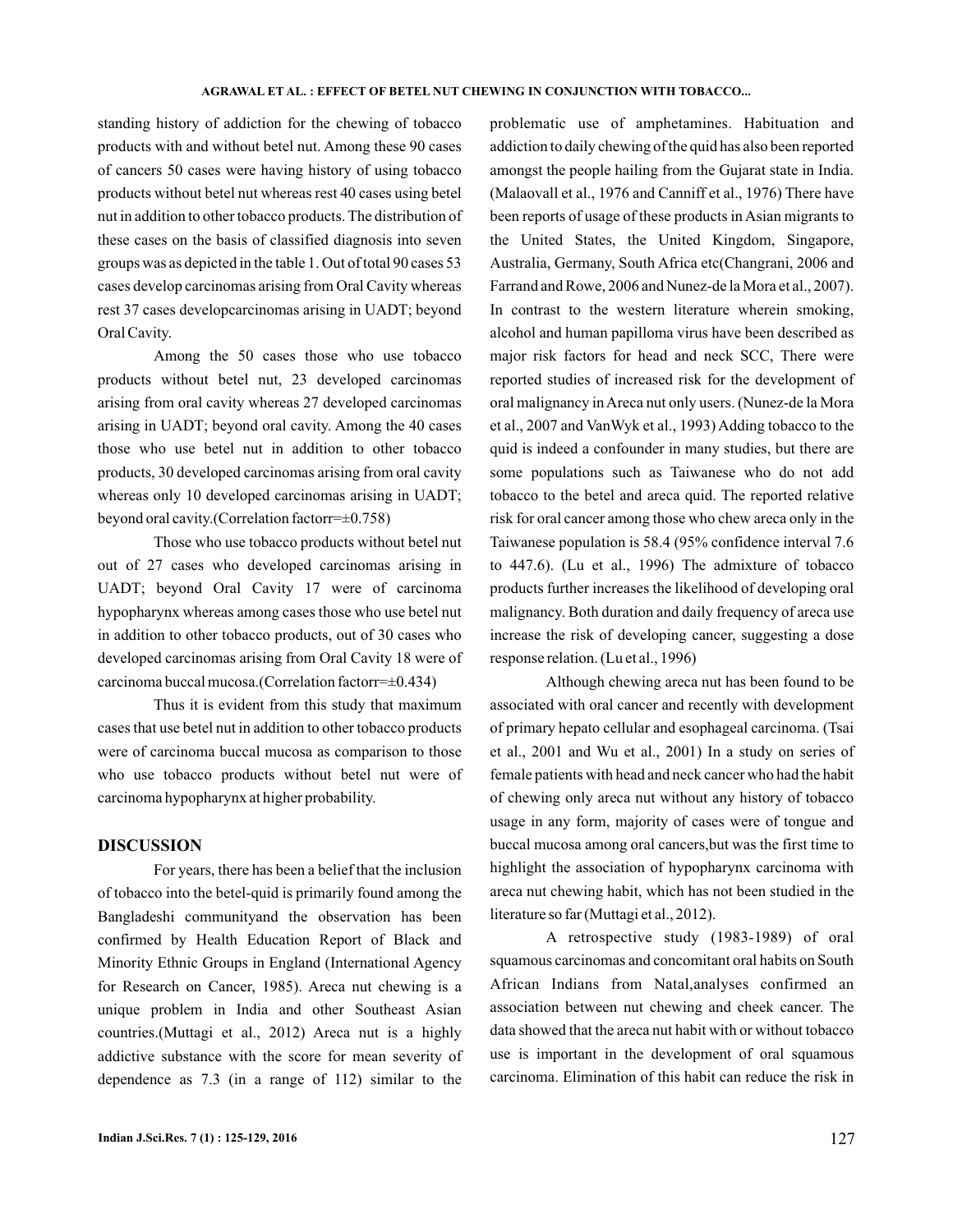these women substantially (89-91%) if all other factors remain the same. The study shows SSC of the cheek (buccal mucosa, alveolar sulcus and gingiva) occurred most frequently, especially in women (57/89 i.e. 64%), while in men tongue cancer predominated (22/54 i.e. 41%). Ninetythree per cent of women  $(83/87)$  and  $17%$  of men  $(9/54)$ habitually chewed the areca nut. Thirty-nine of 57 women (68%) with cheek cancer and 21/25 (84%) with tongue cancer only chewed the nut (no tobacco, snuff or smoking) (VanWyk et al., 1993).

In a multicentre matched case-control study on 91 cases of oesophageal squamous-cell carcinoma and 364 matched controls from three tertiary-care hospitals in Karachi, Pakistan examined through structured questionnaire about the chewing areca nut alone, betel quid with tobacco, oral snuff (Snuff Dipping) and cigarette smoking. Multivariable conditional logistic regression model showed that after adjusting for the effect of ethnicity, ever chewed areca nut alone (adjusted matched odds ratio (mOR (adj))=3.7; 95% confidence interval (CI): 1.6-8.5), ever chewed betel quid with tobacco (mOR(adj)=12.8; 95% CI: 6.3-26.2), ever practiced snuff dipping  $(mOR (adj)=4.3;$ 95% CI: 1.6-11.7) and ever smoked cigarettes (mOR  $(adj)=2.9; 95\% \text{ CI: } 1.4-5.9 \text{ were significantly and}$ independently associated with oesophageal SSC. (Akhtar et al., 2012)

In a study on 1522 pathology-proven patients with upper aerodigestive tract squamous cell carcinoma (UADT-SCC) to investigate the independent and synergistic effects of alcohol, tobacco-free betel-quid (TF-BQ), and cigarette use.It was proved that alcohol and tobacco bestowed increased risks of earlier tumor occurrence only for oral/pharyngeal and oral cancers, respectively, TF-BQ was consistently observed to confer elevated age-associated risks for each UADT-SCC (adjusted hazard ratio (aHR)=1.6-2.3). Alcohol and TF-BQ joint consumers experienced a stepwise increased cumulative risk (CR) of contracting carcinomas of the larynx (46.2%), esophagus (47.5%), pharynx (53.5%), and oral cavity (60.5-71.0%), with >68% of CRs found among drinkers who started chewing before age 20.

Both groups of betel nut (Alcohol+Betel+ Cigarette and Alcohol+TF-BQ) users exhibited earlier diagnosis ages than non-users: 10 years ahead for oral cancer, 7, 17, and 12 years earlier for pharyngeal, esophageal, and laryngeal cancers (Lee et al., 2011).

## **CONCLUSION**

Areca nut chewing is a significant risk factor in the genesis of oral potentially malignant and malignant lesions. The role of areca products in causing oral fibrosis, malignancy and perhaps contributing to other diseases has raised important public health concerns, but still the products are inadequately labelled with no health warning labels and no restrictions on its sale to children or consumption in public places on contrary its usage is culturally bound and is an integral aspect of several customs.

Though there is a need to establish the carcinogenic effects of areca nut at a genetic or molecular level in these cases, in the mean time to control this condition to develop wide spread health education programs are necessary to reach both urban and rural populations in education and motivation against the habit of chewing areca nuts. Its deleterious effect needs to be highlighted in all cancer prevention campaign. The sale and production of areca nut should be discouraged. In addition to this administrative decisions may be expected on the part of governments regarding accurate labelling of the products, especially with respect to admixture with tobaccois an important requirement whereas outright bans or restriction may probably be counterproductive. Being a health person identification of dependence to areca nut and facilities for treatment and programmes to reduce harm in addition to further research, both clinical and experimental on the biomedical and psychosocial consequences of areca usage are needed.

## **REFERENCES**

Akhtar S., Sheikh A. A. and Qureshi HU., 2012. Chewing areca nut, betel quid, oral snuff, cigarette smoking and the risk of oesophageal squamous-cell carcinoma in South Asians: a multicentre casecontrol study.Eur J Cancer. Mar; 48(5):655-661.